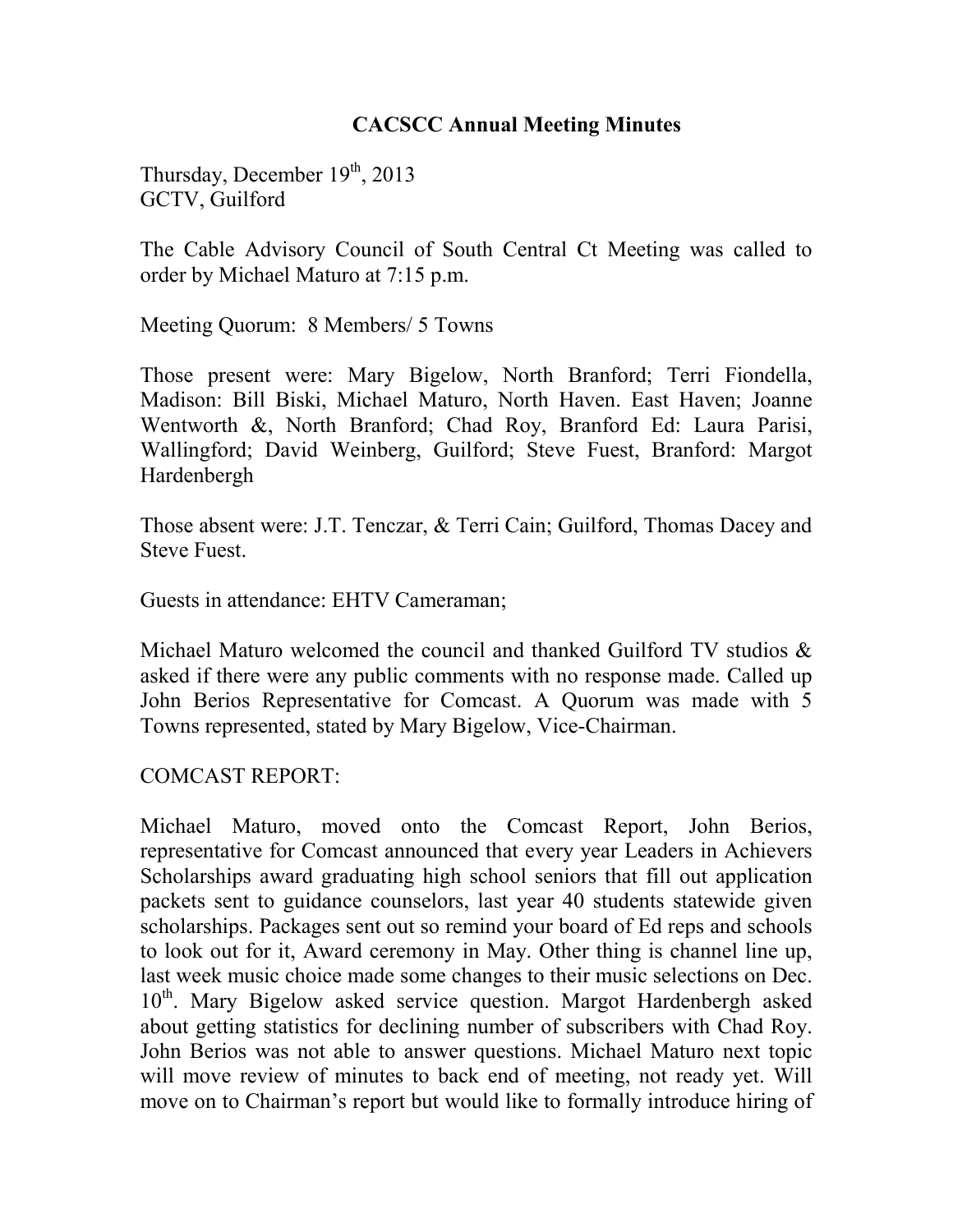Board Recording Secretary, put ad in Craigslist, narrowed down choices, decided to contact 4, out of that 2 were interested and then hired Jaki Lauper formally introduce her, look forward to her help, thank you to all involved.

# CHAIRMAN'S REPORT

Move on to PEGPETIA Campaign as referenced in agenda. Michael Maturo sent out letter to 23 cable advisory councils in state, indicating in letter what our intention was and asking for their support, 2 responses so far, Nutmeg TV and one other interested, sent letter on behalf of council to 7 executive branch officers included on list (distributed) down from governor down to secretary of operations/policy mgmt. then sorted complete list of general assembly given sorted by leadership in both houses, party leadership in both parties, Senate or House positions represented is on list, send it as council letter and coming from him as a person, lastly also sent it to chairmanship of 5 committees represented here appropriations, education, energy and technology, finance revenue, bonding and the legislative mgmt. Not much response yet except Senator Bob Duff and Senator Edward Meyer responded positively to our letter and indicated agreed with our position and will try to raise subject at the general assembly convening in February. Chad Roy mentioned he received 2 replies as well, but Ed Meyer was the  $2<sup>nd</sup>$  so only counts as 1. Numbers game we all need to reach out personally to our representative. David agreed needs to see numbers Senator Meyer received at least 3 of our replies and then responded to us. If we can all do this it helps greatly. Michael Maturo on personal level sat down with superintendent of schools in North Haven solicited his participation; he's also directing him to director of education program at high school and middle school to help get them to sign up. So if we can all do this it helps, Chad Roy did it with his board of ED and superintendent as well. Michael Maturo opening letter from Mr. Peter Seelman, Salem CT also responded positively and wants to help distribute it. Michael Maturo says responses starting to trickle in, he was conflicted with timing because general assembly not in session, maybe too early but counseled by his rep and senator, Len Fasano and Dave Yakarino, said you don't have to do it just once. You can initiate it and get to their offices. Mr. Yakarino helped him hand deliver to offices save on postage. He had rep thru general assembly outreach office hand deliver them. Mr. Yakarino suggested we get on a committee hearing and speak in front of the committee so Michael Maturo will pursue that if council agrees.

Motioned entertained to do that,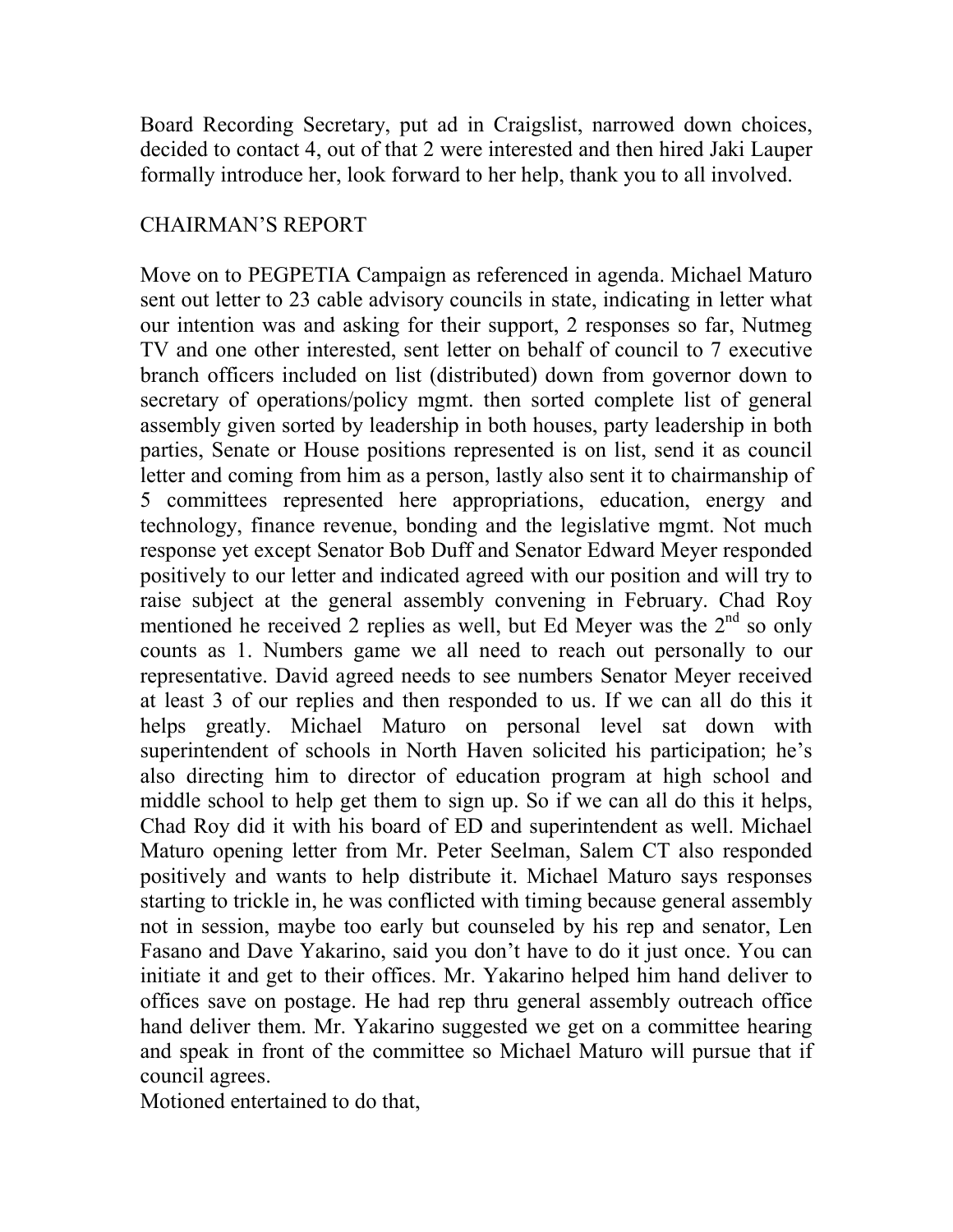David Weinberg motioned, Laura Parisi second it, everyone in favor.

Now to Treasurer's report, Tom was unable to make it tonight, wishes Happy Holidays to everyone.

TREASURER'S REPORT Respectfully submitted by Thomas E. Dacey 12/19/13

Michael Maturo of North Haven, reviewed the following balances: Checking Account \$5380.65 CD Account \$14,653.94 Total Cash Assets \$20,034.59 Interest on CD .62 for 10/31 and .60 for 11/30 Michael Maturo explained that Tom wrote him a check for \$37.16 for PEGPETIA LETTER and \$39.98 (2) months host fee and that everything was in place. Margo Hardenbergh made a motion to accept the Treasurer's Report, Laura Parisi, Wallingford, second. All were in favor.

## OLD BUSINESS

Steve Fuest is not here and not yet a voting delegate due to technical difficulty letter not sent to him yet. Status of Steve is we have to get to the ATT council a copy of the minutes where we elected him to the position. Revote in October to elect him. Lauri made a motion to revote again to Steve Fuest, David second it. All in favor. Officials in these minutes to send to ATT council.

#### NEW BUSINESS

Website email access problem resolved. Mark Minatti says Hello.

## TOWN REPORTS

*North Haven:* Michael Maturo said that North Haven did receive a grant for \$71,000 and they have concluded their fruit/fudge/cookie dough fund raiser and being distributed to everyone and Walter on vacation.

Mary for **North Branford**: there was a dust up but it's all resolved and we have a new chairman for the pig. Bill Chody from Wallingford TV and we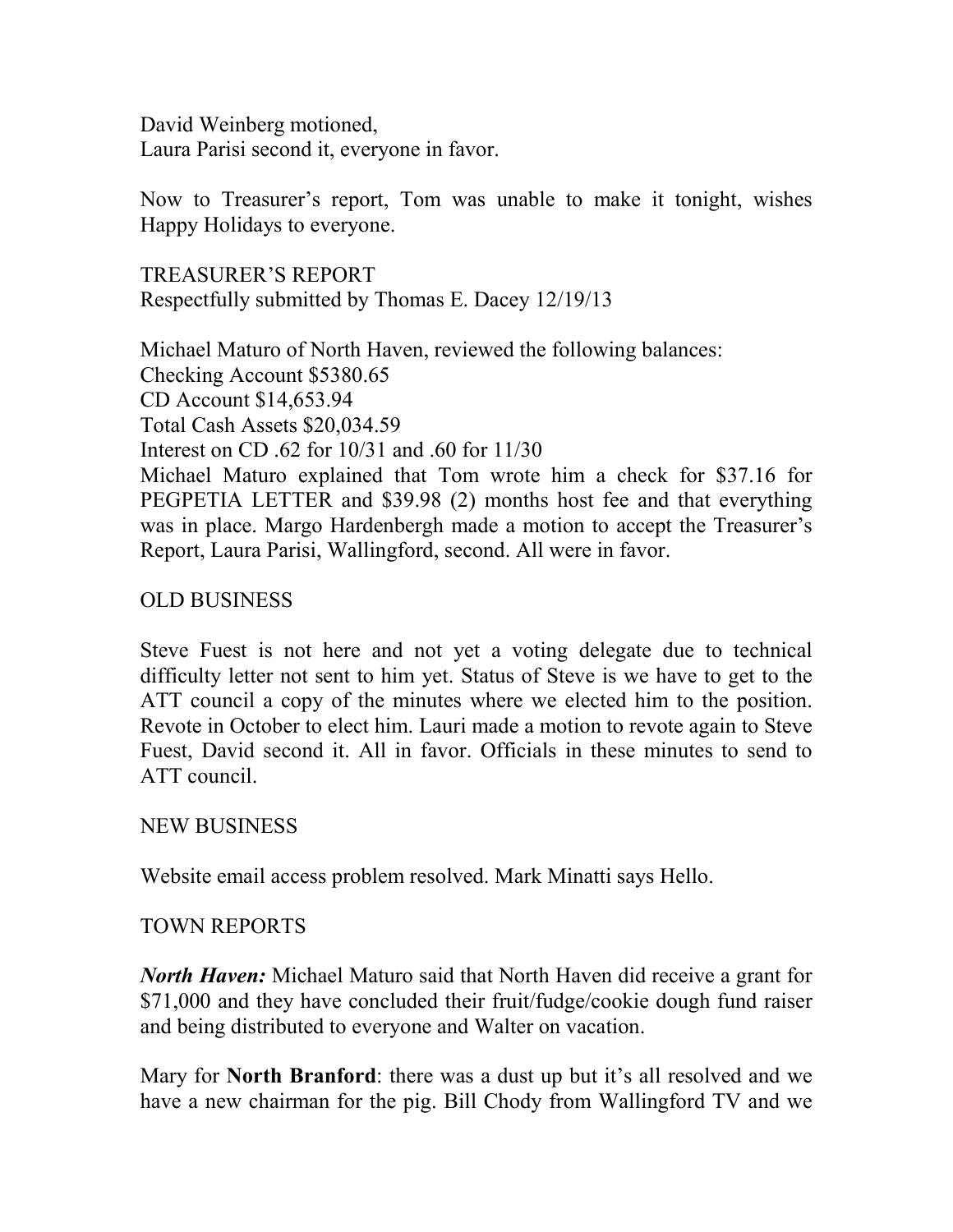signed AT&T contract and moving channel 19 out of the school with approval of school into Totucket studio, got a grant from Perpetua for \$14,000. Thank you Walt.

Dave from **Guilford** welcomes us sitting at talk show table that was custom, hand made. Had 2<sup>nd</sup> quiz bowl, got equipment from PEGPETIA grant, replace computers, switched over from final cut to adobe suite in the cloud, some dispute in last party about parties being treated fairly and outcome with new equipment could show that republicans were treated more then fairly.

Bill from **East Haven**, election was covered, trying to get more producers, not having much luck it's too bad, Michael from **East Haven** added we had tree lighting it was very successful event, we could really use content though and producers. ETV tapes tree lighting that question was asked.

Other towns represented did not have any updates.

Correspondence:

# REVIEW OF THE MINUTES

• Minutes from Dec.  $19<sup>th</sup>$ , 2013 were reviewed. Laura Parisi made a motion to review the 8/22 and 10/24 meeting minutes by email and to accept them at the February 27th meeting.

David Weinberg seconded the motion.

There was no discussion on the motion.

A vote was taken on the motion with the following results: No abstentions; 8 votes in favor; 0 votes opposed; the motion was adopted unanimously.

**Other Business:** There was no other business

PUBLIC COMMENTS There were no public comments.